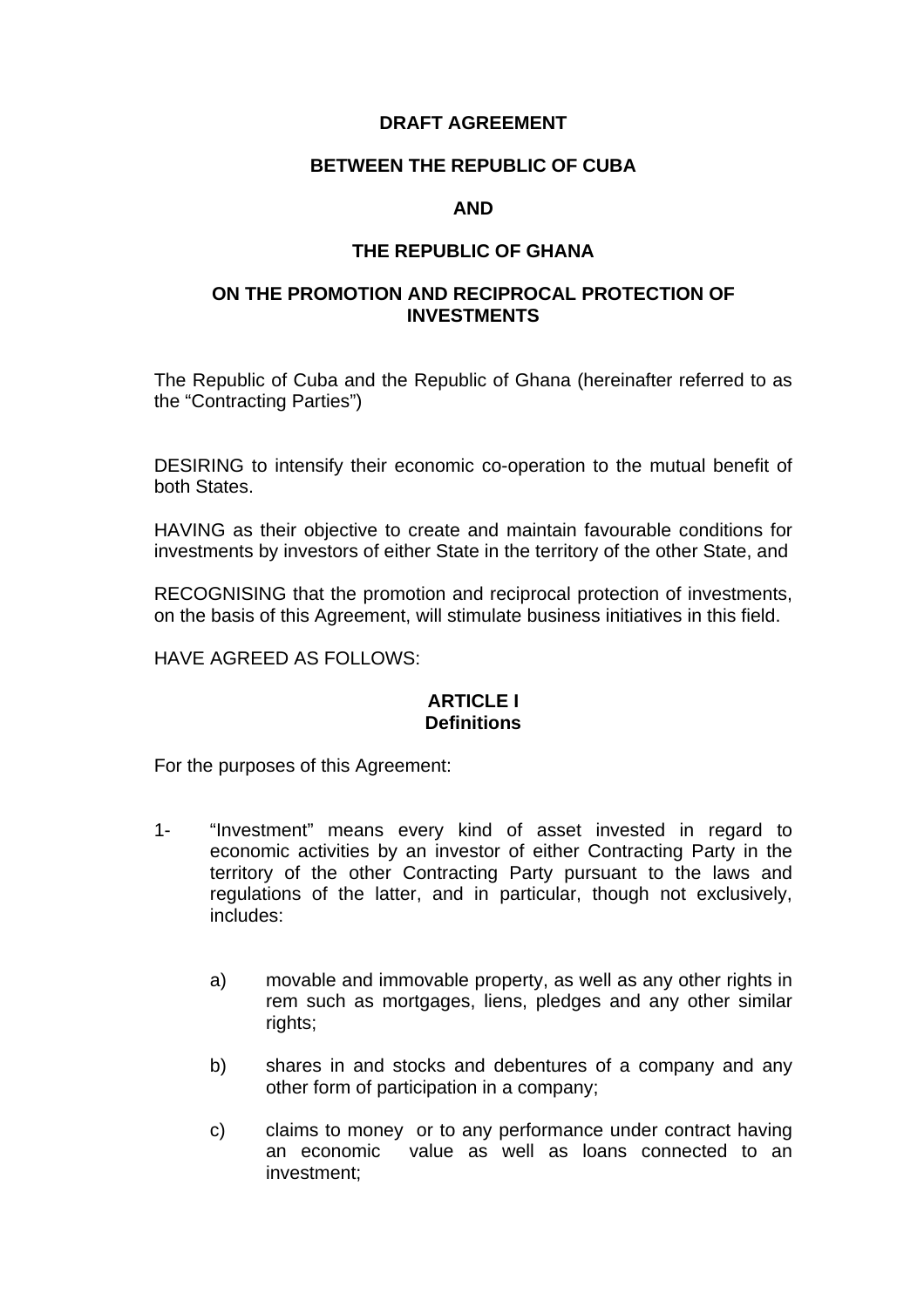- d) Intellectual property rights, particularly copyrights, patents, trademarks, industrial models, technical processes, know-how, trade secrets, trade names and goodwill connected to an investment;
- e) rights or permits conferred by law or under contract, including concessions to search for, cultivate, extract or exploit natural resources.

Any change in the form in which investments have been made does not affect their character as investments.

- 2- "Investor" means any natural or legal person of either Contracting Party making investments in the territory of the other Contracting Party.
	- a) "natural person" means, with regard to any Contracting Party, any person having the citizenship of that State in accordance with its laws **and residing permanently in the national territory**;
	- b) "legal person" means with regard to either Contracting Party, any entity established or constituted in its territory in accordance with the laws of that Contracting Party;
- 3- "Returns" means the amounts yielded by an investment and in particular, though not exclusively, includes profit, interest, capital gains, shares, dividends, royalties and fees.
- 4- "Territory" means the territory of the Republic of Cuba and the territory of the Republic of Ghana, as well as the maritime areas, including the sea bed and subsoil adjacent to the outer limits of the territorial waters of either territory, over which the State in question exercises, in conformity with international law, sovereign rights or jurisdiction.

# **ARTICLE 2 Promotion and Protection of Investments**

- 1. Each Contracting Party shall promote and create favourable conditions, in conformity with its laws and regulations in its territory, for investments by investors of the other Contracting Party, and shall admit such investments in accordance with its legislation.
- 2. Investment by investors of a Contracting Party shall, all times, be accorded fair and equitable treatment and shall enjoy full protection and security in the territory of the other Contracting Party.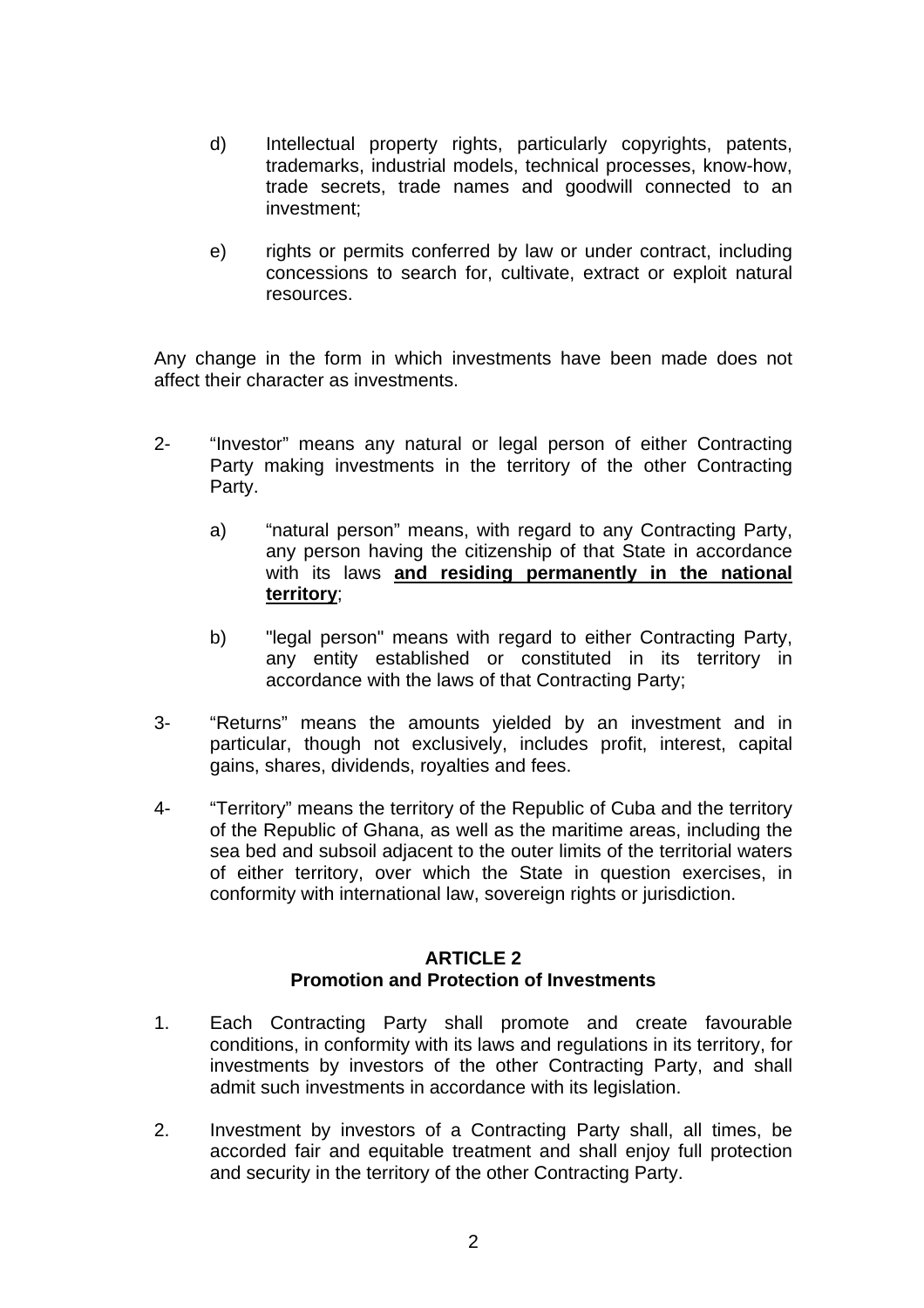3. Each Contracting Party shall create favourable conditions for the granting of visa and work permits required in its territory in order that the national of the other Contracting Party can perform their activities connected to the investment.

# **ARTICLE 3 National and Most Favoured Nation Treatment**

- 1. Each Contracting Party shall accord, in its territory, to investments and returns of investors of the other Contracting Party, treatment no less favourable than that which it accords to investments and returns of its own investors or to investments and returns of investors of any third State.
- 2. Each Contracting Party shall accord to investors of the other Contracting Party, in regard to the management, maintenance, use, enjoyment or disposal, in its territory, of investments a fair and equitable treatment which is not less favourable than that which it accords to its own investors or to investors of any third State.
- 3. For the avoidance of doubts, It is confirmed that the investments or returns of nationals or companies referred to in paragraphs (1) and (2) above are those governed by national legislation covering foreign investment and that the treatment provided for in paragraphs (1) and (2) above shall apply to the provisions of Articles 1 to 11 of this Agreement.
- 4. The provisions of paragraphs (1) and (2) of this Article shall not be construed so as to oblige one Contracting Party to extend to the nationals or companies of the other Contracting Party the benefits of any treatment, preference or privilege resulting from:
	- a) any custom union, free trade area, monetary union or any similar international agreement to which either of the Contracting Party is or may become a party.
	- b) any international agreement or arrangement relating wholly or mainly to taxation.

# **ARTICLE 4 Compensation for Losses**

1. Investors of one Contracting Party whose investments in the territory of the other Contracting Party suffer losses owing to war or other armed conflicts, a state of national emergency, civil disturbance, revolts or insurrection in the territory of the other Contracting Party shall be accorded by the latter Contracting Party treatment, as regards to restitution, indemnification, compensation or other settlement, no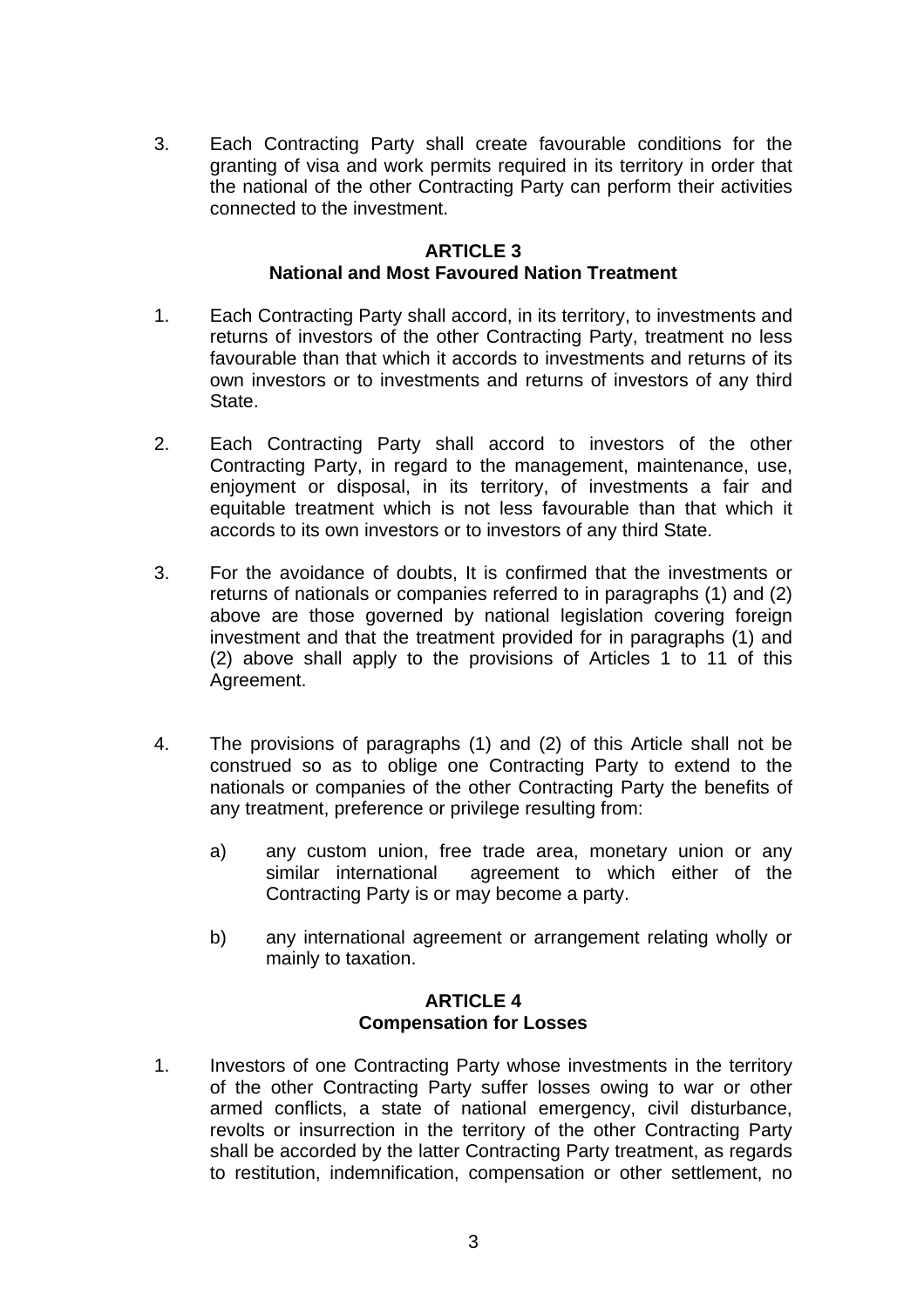less favourable than that which the latter Contracting Party accords to its own investors of any third State.

# **ARTICLE 5 Expropriation**

- 1. Investments by investors of either Contracting Party in the territory of the other Contracting Party shall not be expropriated, nationalised or subjected to any other measure which would be tantamount to expropriation or nationalisation (hereinafter referred to as "expropriation"), except under the following conditions:
	- a) the measures are taken for a lawful or public purpose and under due process of law;
	- b) the measures are non-discriminatory;
	- c) the measures shall be accompanied by provision for payment of adequate and effective compensation. Such compensation shall amount to the market value of the investment affected immediately before the expropriation or before the measures of dispossession became public knowledge and it shall be in freely convertible currency from the Contracting Party;
	- d) the compensation shall be paid without delay. If the compensation is not paid within three (3) months, it shall after that date attract interest at the prevailing commercial rate as agreed upon by both Parties until the date of payment.
- 2. The investor affected shall be entitled to a prompt review, by the legal authorities or any independent authority of the Contracting Party making the expropriation, of the valuation of his investment in accordance with the principles set out in this Agreement.
- 3. The provision of paragraph (1) of this Article shall also apply where a Contracting Party expropriates the assets of a company which is established or constituted under the laws in force in its territory and in which investors of the other Contracting Party own shares.

# **ARTICLE 6 Transfers**

1- Each Contracting Party shall guarantee **investors** the unrestricted transfer or payments relating to the investment and its returns, after fulfilment of all tax obligations. The transfer shall be effected without delay, in a free convertible currency agreed upon by the parties, and shall include, in particular, though not exclusively: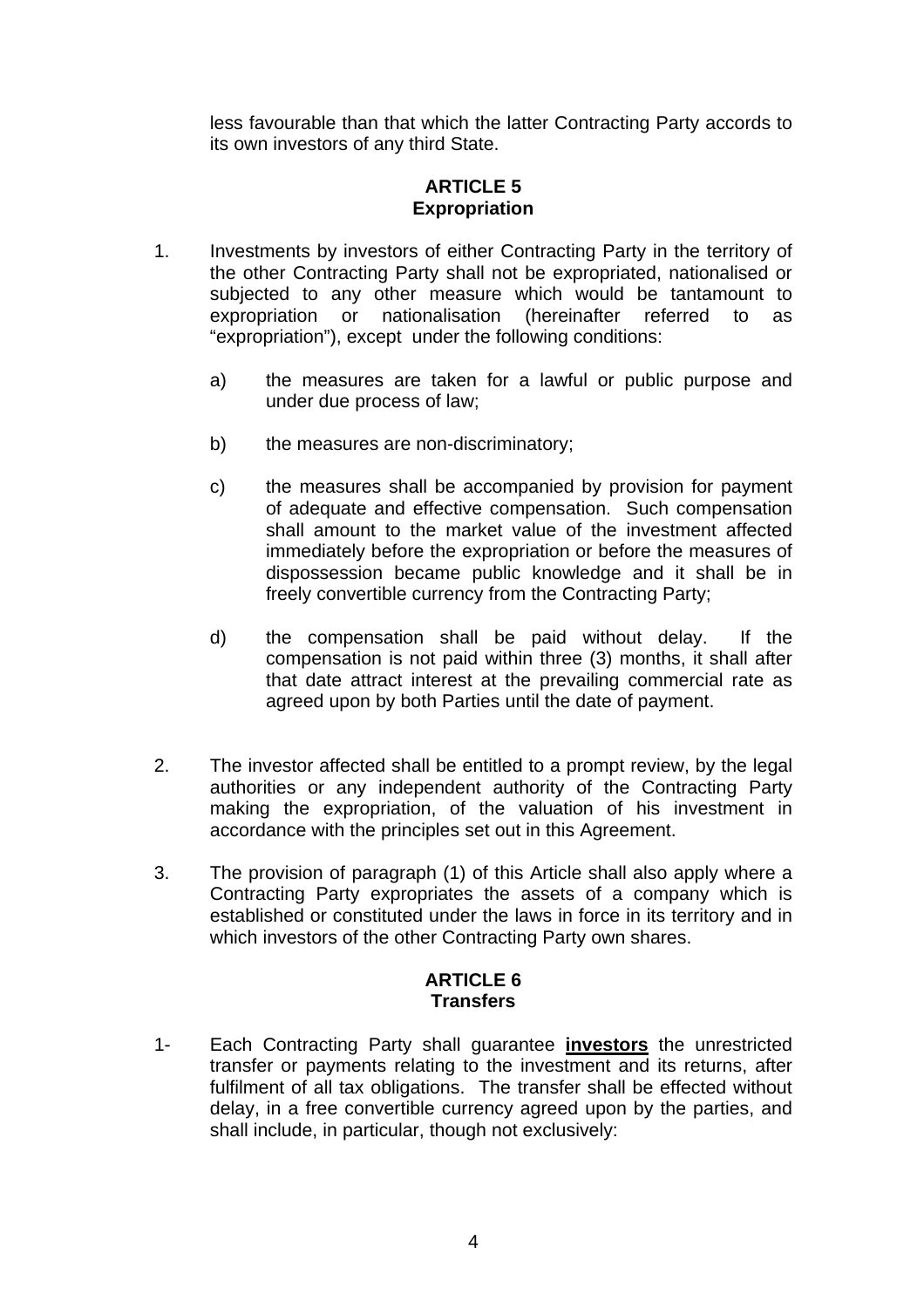- a) capital and additional amounts to maintain or increase the investment;
- b) profits, interests, dividends and other current incomes;
- c) funds in repayment of loans;
- d) royalties and fees;
- e) proceeds of sale or liquidation of the investment:
- f) incomes of natural persons subject to the laws and regulations in force in the territory of the Contracting Party where the investment is made.
- 2. For the purpose of this Agreement, the rates of exchange shall be the market rates of exchange applicable on the date of transfer, unless otherwise agreed.

## **ARTICLE 7 Subrogation**

- 1. If either Contracting Party or its designated agency makes a payment to one of its investors under any financial guarantee against noncommercial risks it has granted in regard of an investment in the territory of the other Contracting Party, the latter shall recognise:
	- a) The assignment of any right or claim of that investor, under law or legal transaction, to the first Contracting Party or its designated agency, as well as,
	- b) That the first Contracting Party or its designated agency is entitled, by virtue of the principle of subrogation, to exercise such rights and claims of the said investor, and shall take over the obligations relating to the investment.
- 2. The surrogated rights and claims shall not exceed the rights and claims, which the investor is entitled to exercise.

# **ARTICLE 8**

# **Settlement of Disputes between an Investor and a Contracting Party**

1. Disputes between an investor of a Contracting Party and the other Contracting Party, in relation to an investment in the territory of that Contracting Party shall, I f possible, be settled by the disputing parties in an amicable way.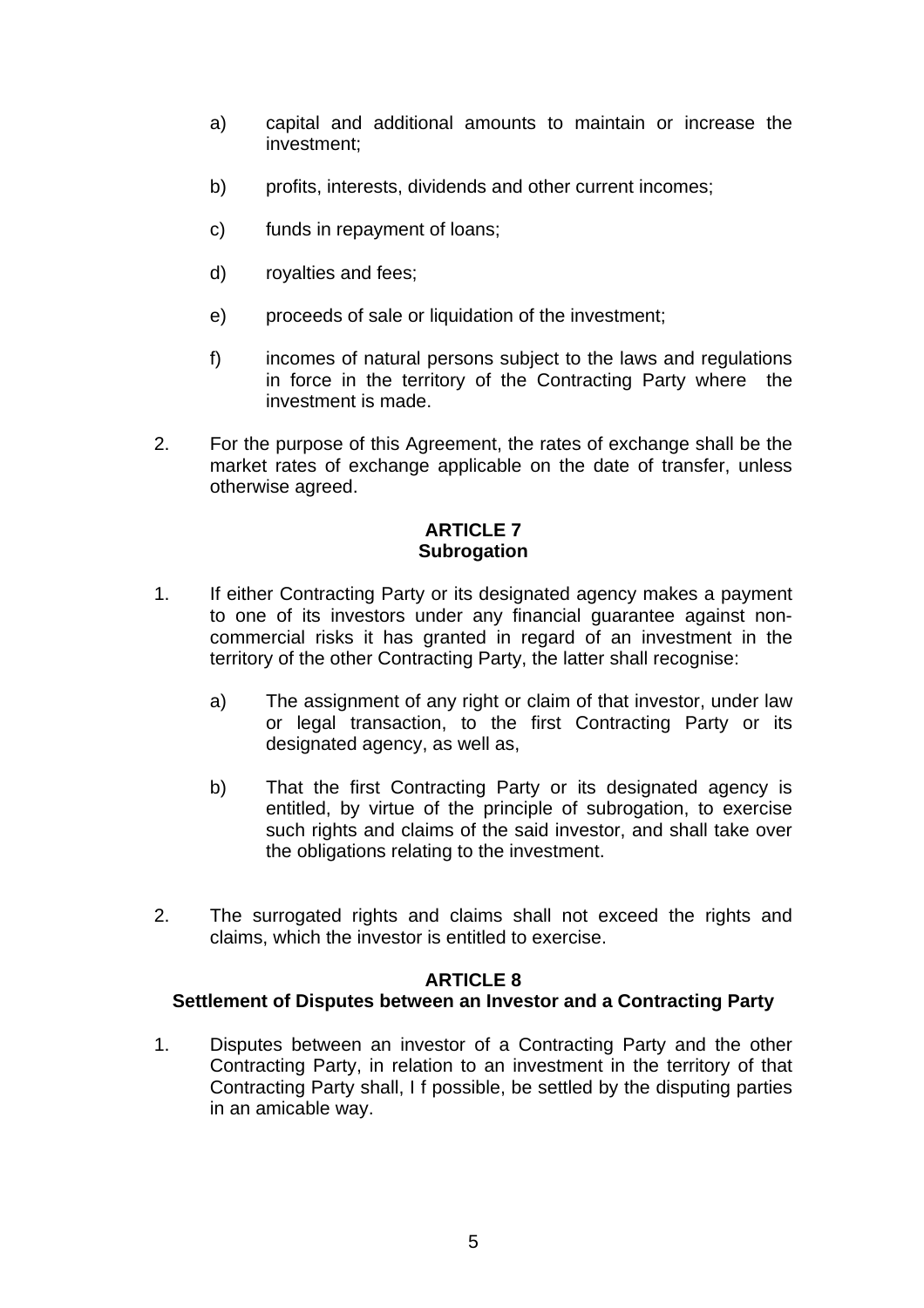- 2. If such disputes cannot thus be settled within six months from the date that either party requested an amicable settlement, either Party may refer the dispute to:
	- a) the competent courts of the Contracting Party in the territory of which the investment has been made,
	- b) the Arbitration Court of the International Chamber of Commerce in Paris, or
	- c) an international arbitrator or ad-hoc Arbitration Court established under the Arbitration Rules of the United nations Commission on International Trade Law (UNCITRAL)

Such Rules can be modified by written agreement of the Parties in the dispute. The awards of such arbitral tribunals, courts or international arbitrators shall be final and binding.

# **ARTICLE 9**

# **Settlement of Disputes between the Contracting Parties**

- 1. Any dispute between the Contracting Parties concerning the interpretation and application of this Agreement shall, if possible, be settled by consultations and negotiations.
- 2. If the dispute cannot thus be settled within six months from the beginning of the negotiations it shall, upon request of either Contracting Party, be submitted to Arbitration Court, in conformity with the provisions of this Article.
- 3. The Arbitration Court shall be constituted for each individual case, as follows: each Contracting Party shall appoint, within two months from the date of the request for arbitration, one arbitrator, and these two arbitrators shall agree upon a national of a third State as Chairman of the Court (hereinafter referred to as the "Chairman"). The Chairman shall be appointed within three months from the date of the appointment of the two arbitrators.
- 4. If within the periods specified in paragraph (3) of this Article the necessary appointments have not been made, either Contracting Party may, **in case no other agreement is reached,** invite the President of the International Court of Justice to make the necessary appointments. If the President of the Court is a national of either Contracting Party or if he is otherwise prevented from discharging the said function, the Vice President of the Court will be invited to make the appointments. If he too is a national of either Contracting Party or is otherwise prevented from discharging the said function, the member of the Court next in seniority, who is not a national of either Contracting Party, shall be invited to make the necessary appointments.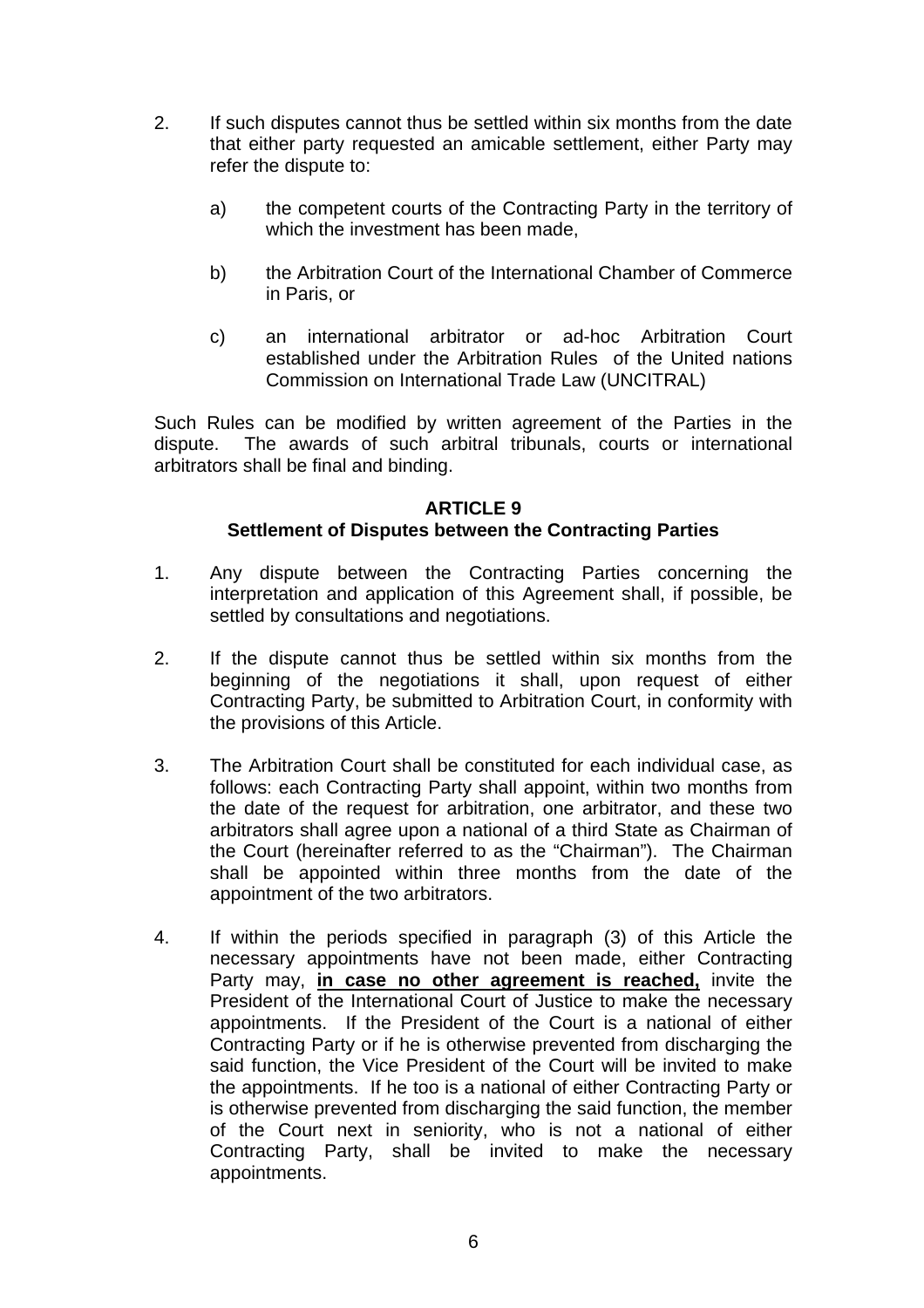**5.** The Arbitration Court shall reach its decision by a majority of votes. Such decision shall be final and binding on the Contracting Parties. Each Contracting Party shall bear the cost of its own arbitrator and of its representation. The cost of the Chairman, as well as the other costs will be borne in equal parts by the Contracting Parties. The Court shall determine its own procedure, **and its decision will be based on the provisions of this Agreement as well as on the rules and principles of International Law.**

## **ARTICLE 10 Application of other Rules and Special Commitments**

- 1. Where a matter is regulated simultaneously by this Agreement and any other international Agreement of which both Contracting Parties are members, the most favourable regulations shall apply in regard to both Contracting Parties and their investors who own investments in the territory of the other Contracting Party.
- 2. If the legislation of either Contracting Party entitles the investments by investors of the other Contracting Party to a treatment more favourable than is provided for by this Agreement, such legislation shall, to the extent that it is more favourable, prevail over this Agreement.

## **ARTICLE 11 Application of this Agreement**

This Agreement shall apply to investments made prior to and after its entry into force by investors of either Contracting Party in the territory of the other Contracting Party, consistent with the latter's legislation. It shall not apply, however, to investment disputes arising before its entry into force.

## **ARTICLE 12 Entry into Force, Duration and Termination**

- 1. This Agreement is subject to approval in conformity with the internal constitutional requirements of each Contracting Party. It shall enter into force as from the last date on which the Contracting Parties have exchanged written notifications informing each other that the procedures required by their respective laws to this end have been completed.
- 2. This Agreement shall remain in force for a period of ten years. Unless either Contracting Party has given notice of termination at least one year before the date of expiry of its validity, this Agreement shall be thereafter being extended tacitly for periods of ten years.